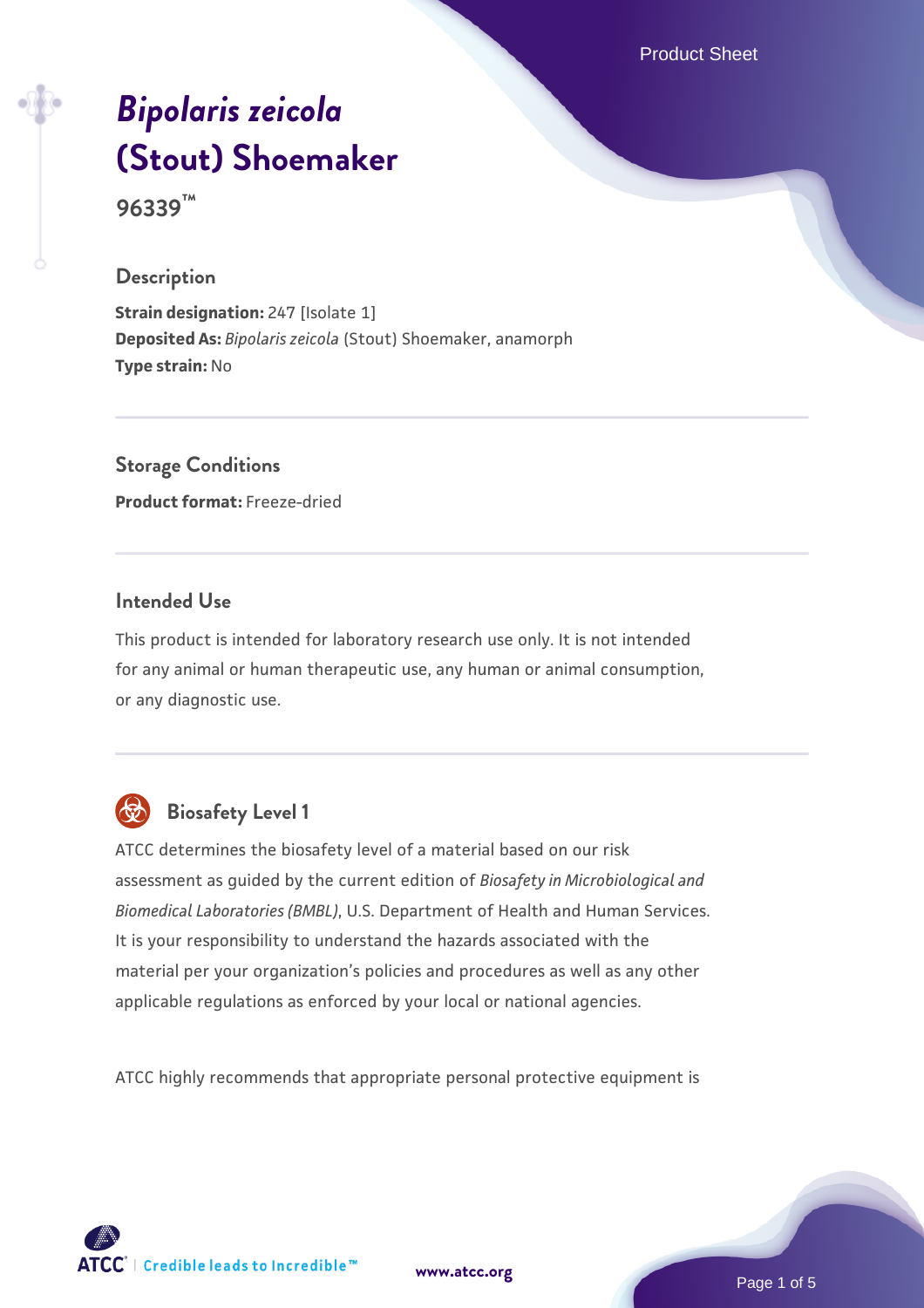always used when handling vials. For cultures that require storage in liquid nitrogen, it is important to note that some vials may leak when submersed in liquid nitrogen and will slowly fill with liquid nitrogen. Upon thawing, the conversion of the liquid nitrogen back to its gas phase may result in the vial exploding or blowing off its cap with dangerous force creating flying debris. Unless necessary, ATCC recommends that these cultures be stored in the vapor phase of liquid nitrogen rather than submersed in liquid nitrogen.

# **Certificate of Analysis**

For batch-specific test results, refer to the applicable certificate of analysis that can be found at www.atcc.org.

#### **Growth Conditions**

**Medium:**  [ATCC Medium 336: Potato dextrose agar \(PDA\)](https://www.atcc.org/-/media/product-assets/documents/microbial-media-formulations/3/3/6/atcc-medium-336.pdf?rev=d9160ad44d934cd8b65175461abbf3b9) **Temperature:** 24°C **Incubation:** under black light

## **Material Citation**

If use of this material results in a scientific publication, please cite the material in the following manner: *Bipolaris zeicola* (Stout) Shoemaker (ATCC 96339)

# **References**

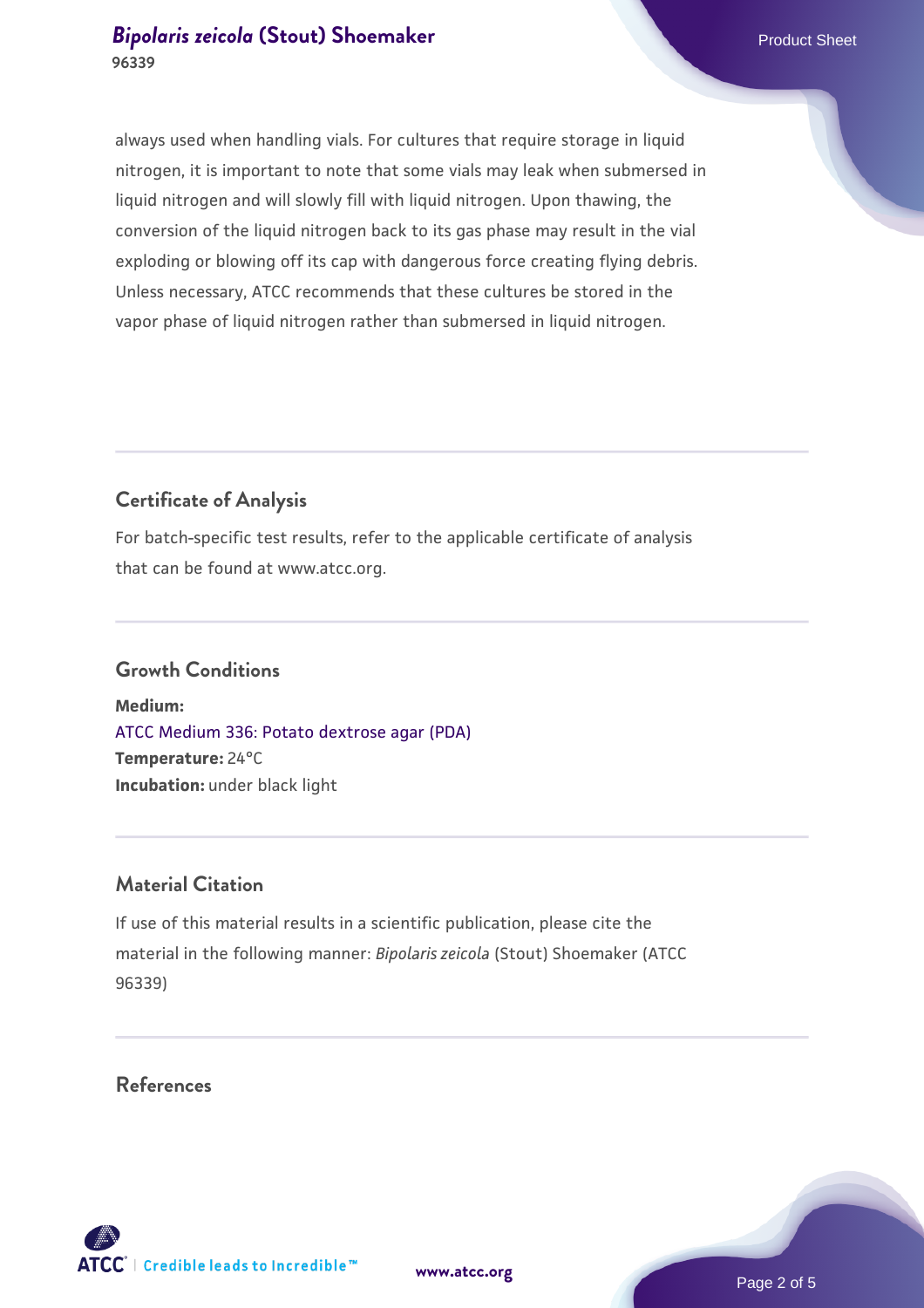References and other information relating to this material are available at www.atcc.org.

#### **Warranty**

The product is provided 'AS IS' and the viability of ATCC® products is warranted for 30 days from the date of shipment, provided that the customer has stored and handled the product according to the information included on the product information sheet, website, and Certificate of Analysis. For living cultures, ATCC lists the media formulation and reagents that have been found to be effective for the product. While other unspecified media and reagents may also produce satisfactory results, a change in the ATCC and/or depositor-recommended protocols may affect the recovery, growth, and/or function of the product. If an alternative medium formulation or reagent is used, the ATCC warranty for viability is no longer valid. Except as expressly set forth herein, no other warranties of any kind are provided, express or implied, including, but not limited to, any implied warranties of merchantability, fitness for a particular purpose, manufacture according to cGMP standards, typicality, safety, accuracy, and/or noninfringement.

## **Disclaimers**

This product is intended for laboratory research use only. It is not intended for any animal or human therapeutic use, any human or animal consumption, or any diagnostic use. Any proposed commercial use is prohibited without a license from ATCC.

While ATCC uses reasonable efforts to include accurate and up-to-date information on this product sheet, ATCC makes no warranties or representations as to its accuracy. Citations from scientific literature and patents are provided for informational purposes only. ATCC does not warrant





Page 3 of 5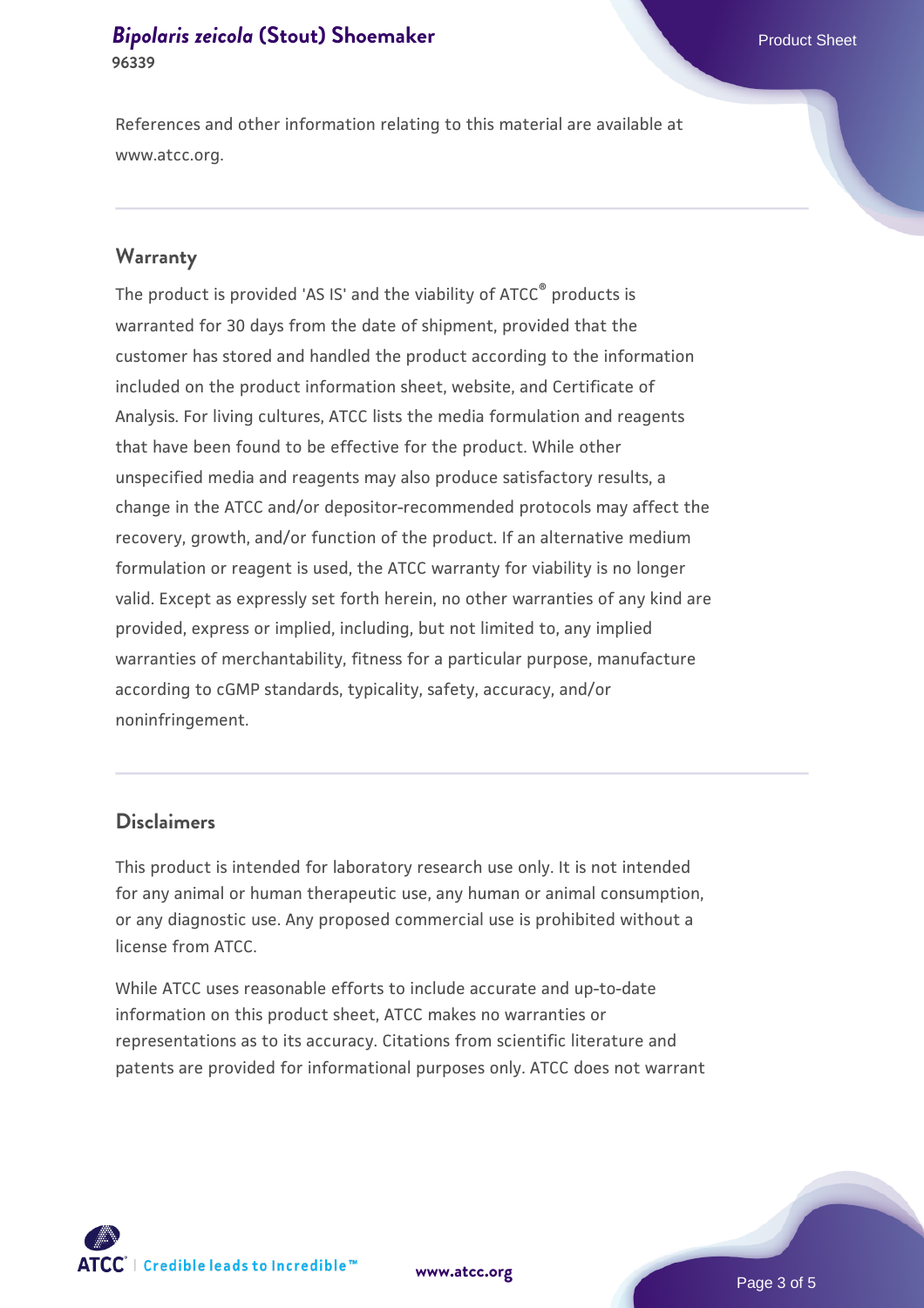that such information has been confirmed to be accurate or complete and the customer bears the sole responsibility of confirming the accuracy and completeness of any such information.

This product is sent on the condition that the customer is responsible for and assumes all risk and responsibility in connection with the receipt, handling, storage, disposal, and use of the ATCC product including without limitation taking all appropriate safety and handling precautions to minimize health or environmental risk. As a condition of receiving the material, the customer agrees that any activity undertaken with the ATCC product and any progeny or modifications will be conducted in compliance with all applicable laws, regulations, and guidelines. This product is provided 'AS IS' with no representations or warranties whatsoever except as expressly set forth herein and in no event shall ATCC, its parents, subsidiaries, directors, officers, agents, employees, assigns, successors, and affiliates be liable for indirect, special, incidental, or consequential damages of any kind in connection with or arising out of the customer's use of the product. While reasonable effort is made to ensure authenticity and reliability of materials on deposit, ATCC is not liable for damages arising from the misidentification or misrepresentation of such materials.

Please see the material transfer agreement (MTA) for further details regarding the use of this product. The MTA is available at www.atcc.org.

# **Copyright and Trademark Information**

© ATCC 2021. All rights reserved. ATCC is a registered trademark of the American Type Culture Collection.

#### **Revision**

This information on this document was last updated on 2021-05-19

# **Contact Information**